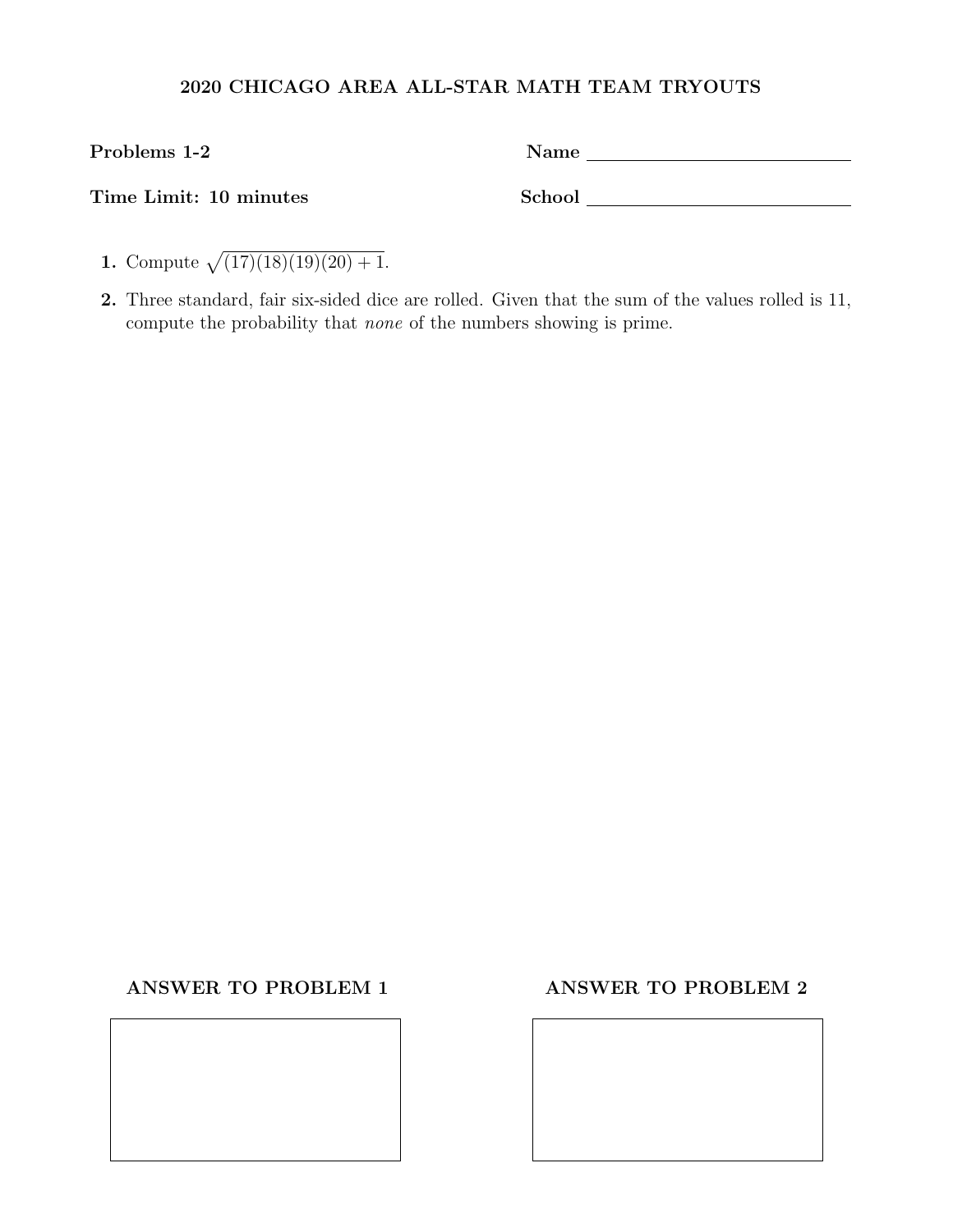| Problems 3-4           | Name   |
|------------------------|--------|
|                        |        |
| Time Limit: 10 minutes | School |

- 3. A right equilateral triangular prism has triangular faces of side length 10 cm, and is 20 cm long. It is placed on one of the rectangular faces and filled to half its volume with water. Compute the area of the water's (top) surface in  $\text{cm}^2$ .
- 4. Compute the sum of the (complex) roots of the polynomial

 $(x-1)^{2020} + (x+2)^{2020} + (x-3)^{2020} + (x+4)^{2020} + \cdots + (x-2019)^{2020} + (x+2020)^{2020}.$ 

### ANSWER TO PROBLEM 3 ANSWER TO PROBLEM 4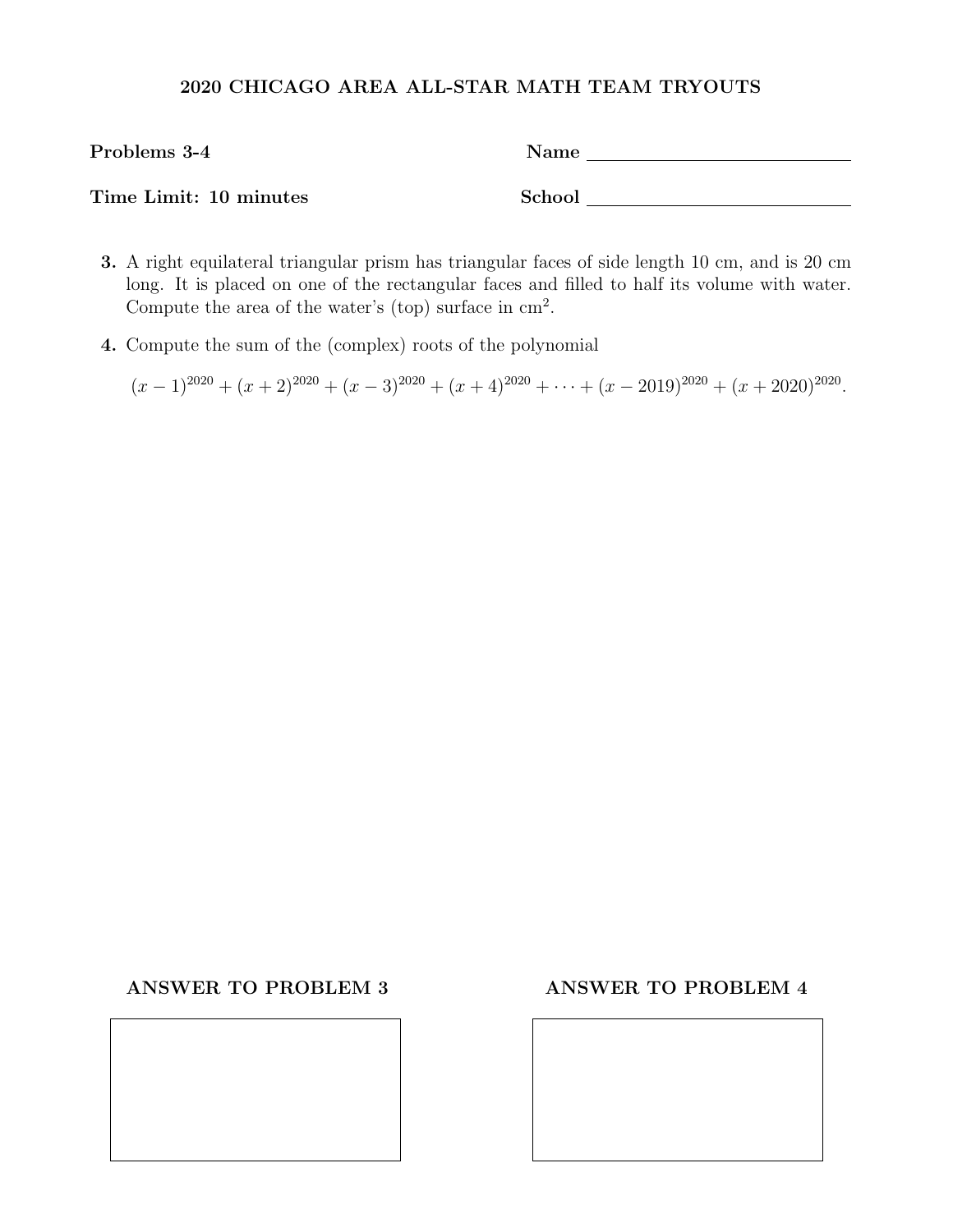| Problems 5-6           | Name   |
|------------------------|--------|
| Time Limit: 10 minutes | School |

- 5. In  $\triangle LVS$ , point H lies on  $\overline{VS}$  so that  $\overline{LH}$  bisects ∠VLS and  $HS = 5$ . Given that  $LV = 14$ and VH and LS are both integers, compute the least possible perimeter of  $\triangle LVS$ .
- 6. Seven tiles with the letters  $S, T, R, E, E, T, S$  are arranged on the vertices of a regular heptagon. Compute the probability that beginning with the letter  $R$  and proceeding either clockwise or counterclockwise without skipping vertices, the letters spell out the word RETESTS.

### ANSWER TO PROBLEM 5 ANSWER TO PROBLEM 6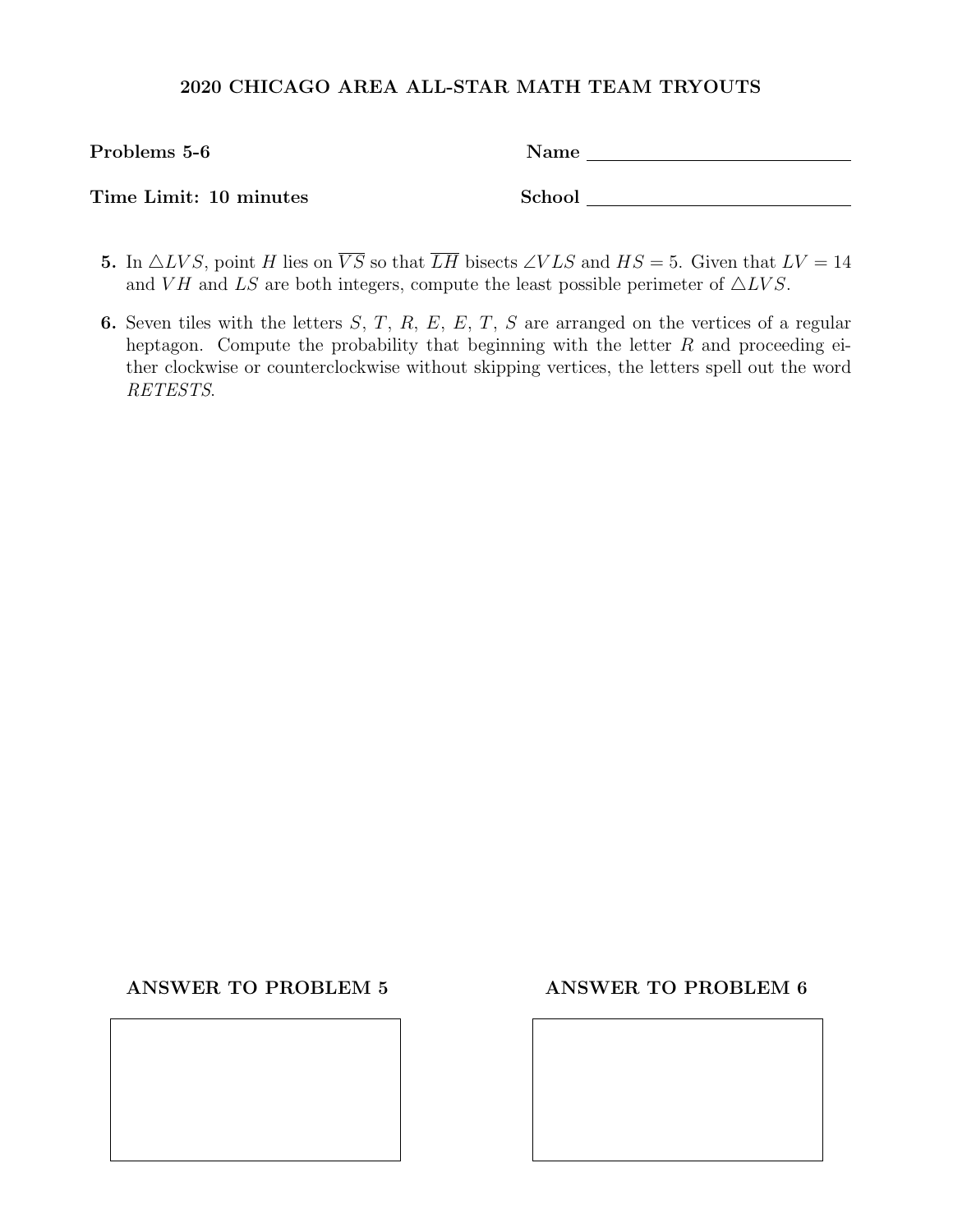| Problems 7-8           | Name   |
|------------------------|--------|
| Time Limit: 10 minutes | School |

- 7. For a positive real number k, let  $R_k$  be the region above the x-axis such that  $|x| + |y| \ge k$ and  $|2x| + |y| \leq 2k$ . Given that the area of  $R_k$  is 34, compute k.
- 8. Given that the system of equations below has no solutions, compute the value of  $a + b$ .

$$
\begin{cases}\n3x + 8y + 13z &= 14 \\
7x + 3y - z &= 12 \\
ax + 17y + bz &= 57\n\end{cases}
$$

ANSWER TO PROBLEM 7 ANSWER TO PROBLEM 8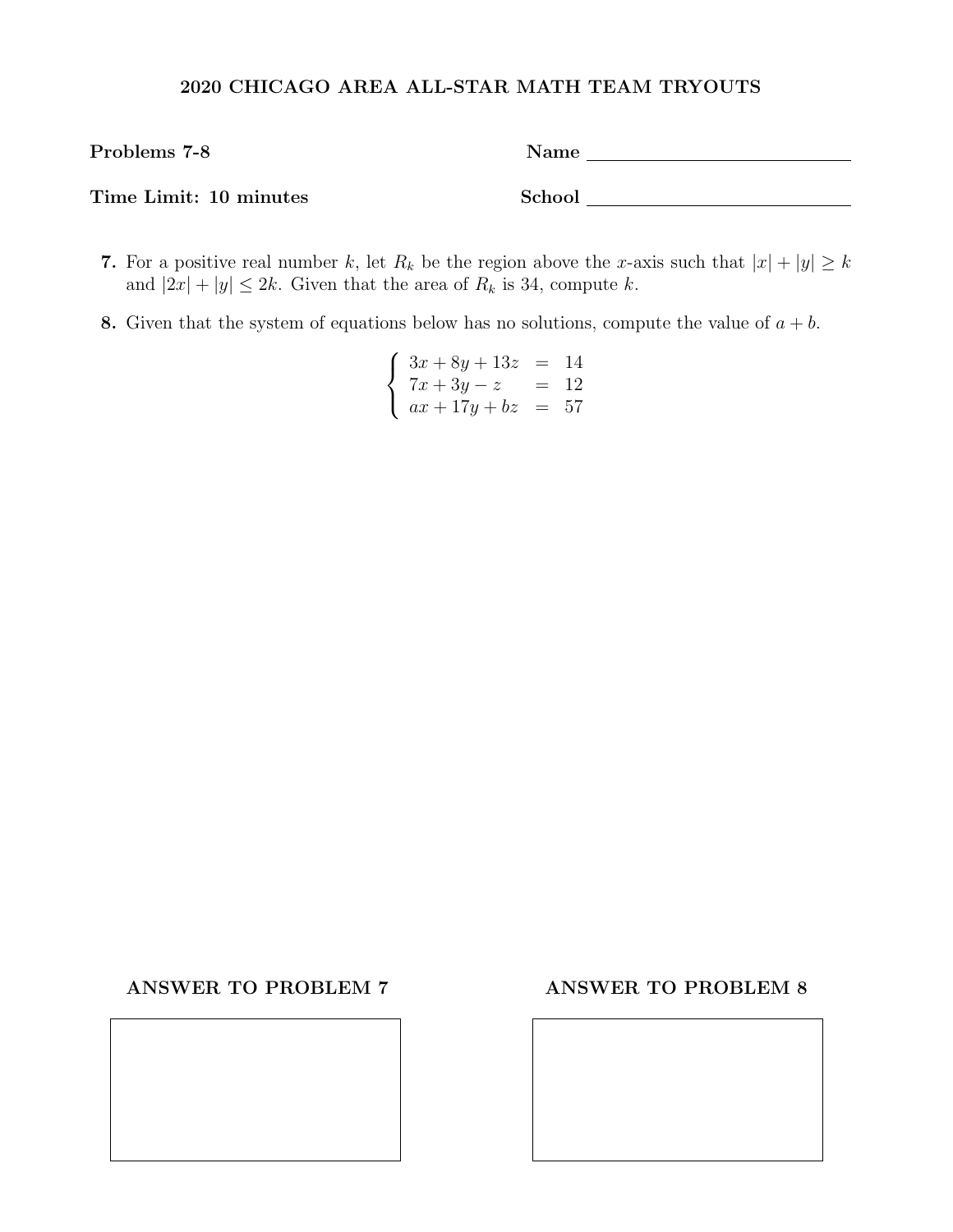| Problems 9-10          | Name   |
|------------------------|--------|
| Time Limit: 10 minutes | School |

- **9.** Two rectangular pools Y and P are surrounded by rectangular walkways of width  $w$  feet. The sides of  $Y$  are each six feet longer than the corresponding sides of  $P$ , and the area of the walkway surrounding  $Y$  is 150 square feet more than the area of the walkway surrounding  $P$ . Compute w.
- 10. Set A consists of m consecutive integers whose sum is  $2m$ , and set B consists of  $2m$  consecutive integers whose sum is  $m$ . The absolute value of the difference between the greatest element of  $A$  and the greatest element of  $B$  is 17. Compute  $m$ .

### ANSWER TO PROBLEM 9 ANSWER TO PROBLEM 10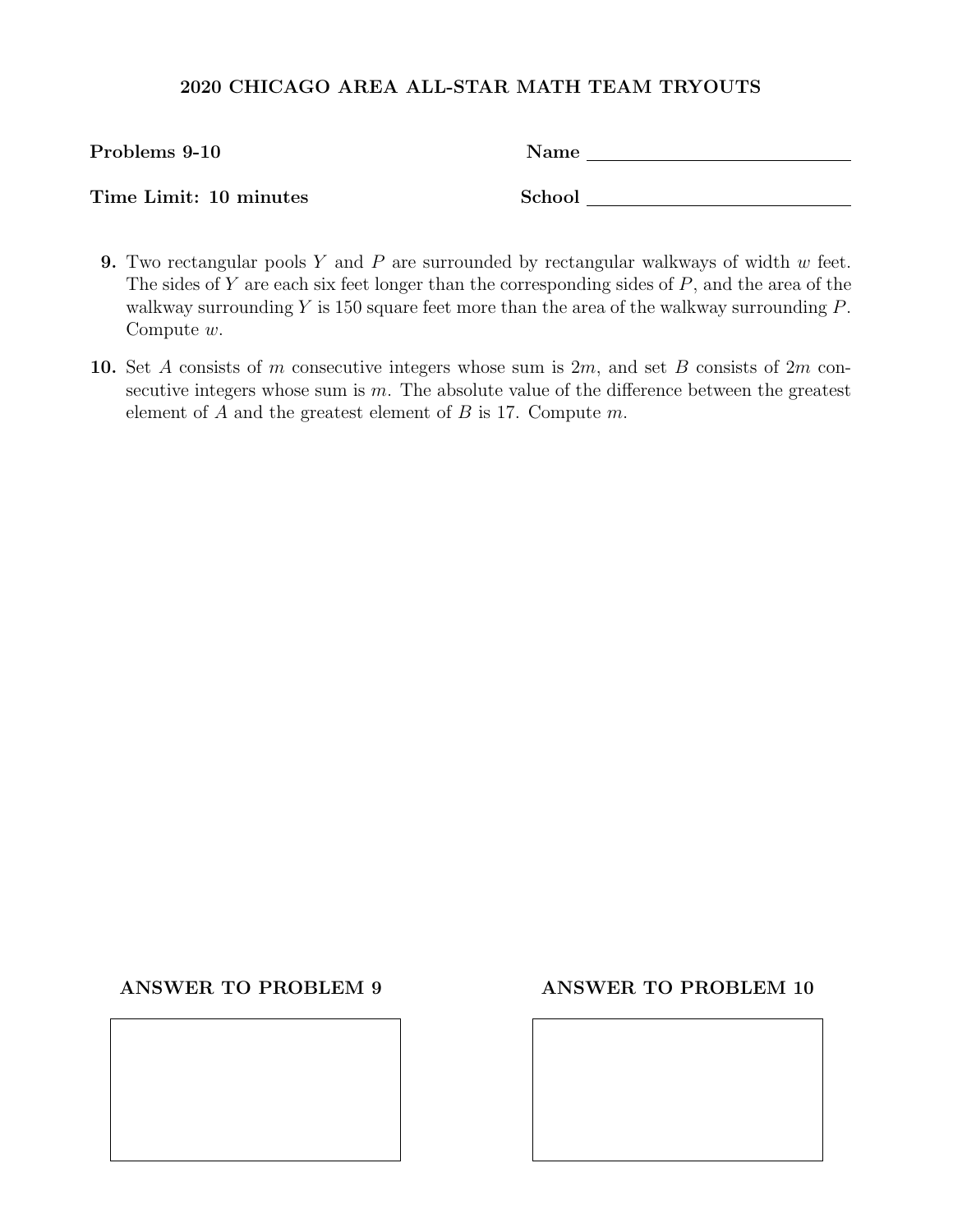| Problems 11-12         | Name   |
|------------------------|--------|
| Time Limit: 10 minutes | School |

- 11. A bag contains eight tiles numbered 1, 2, 3, . . . , 8. Xander, Aubrey, Eamon, and Neala each take two tiles from the bag without looking (and without replacing the tiles), and add the numbers on their tiles. Compute the probability that all four sums are odd.
- 12. Let P be the point  $(22, 4)$ . The negatively-sloped tangent from point P to the circle centered at  $(5, 4)$  with radius 8 intersects the circle at point  $Q(x, y)$ . Compute x.

### ANSWER TO PROBLEM 11 ANSWER TO PROBLEM 12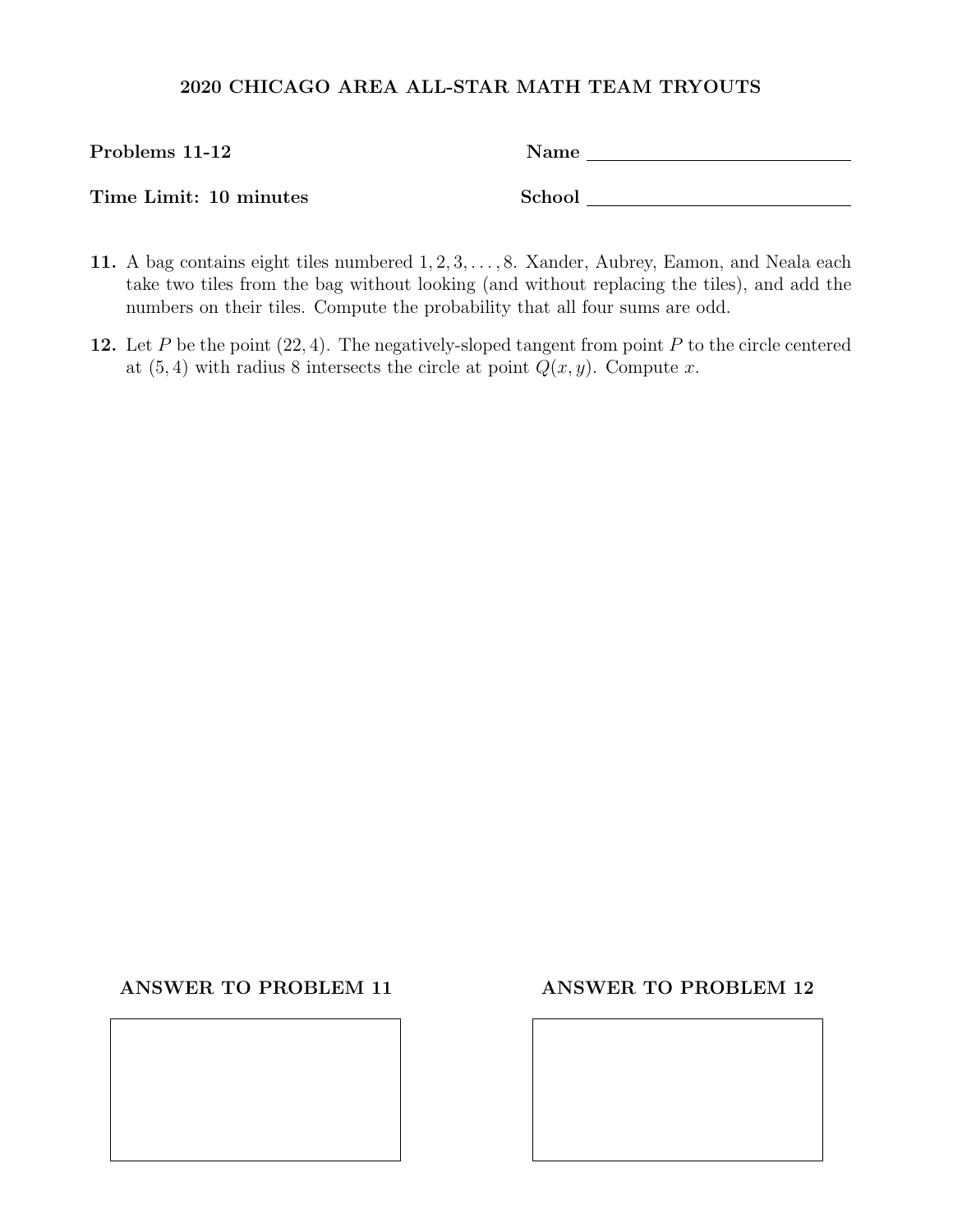| Problems 13-14         | Name   |
|------------------------|--------|
| Time Limit: 10 minutes | School |

- 13. Ari, Jonah, and Helen inherit their grandfather's flock of n emus. According to the will, Ari is to receive  $1/2$  of the emus, Jonah is to receive  $1/3$  of the emus, and Helen is to receive  $1/h$  of the emus, where h is a positive integer. Unfortunately, n is not divisible by 2, 3, or h, and individual emus aren't amenable to division, so the children are stuck until a neighbor gives them an emu. The increased flock is much easier to divide: Ari gets exactly 1/2 of the emus, Jonah gets exactly  $1/3$  of the emus, and Helen gets exactly  $1/h$  of the emus. Even better, there is exactly one emu left over, which they give back to the neighbor. Compute the greatest possible value of  $n$ .
- 14. Let n be the greatest positive integer that, when expressed in base 10, has the following property: each consecutive pair of digits, reading from left to right, forms a positive perfect square. Compute n.

### ANSWER TO PROBLEM 13 ANSWER TO PROBLEM 14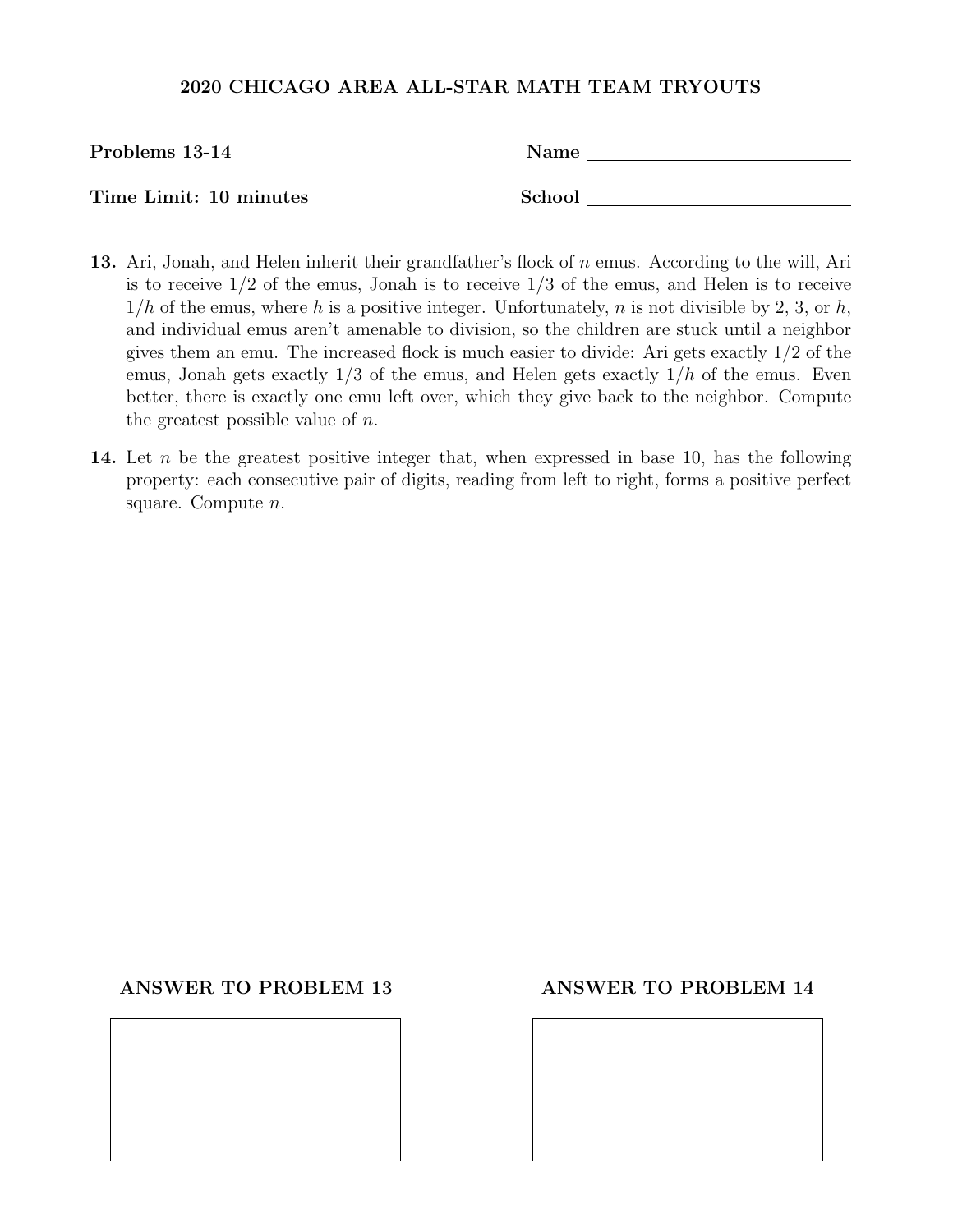| Problems 15-16         | Name   |
|------------------------|--------|
| Time Limit: 10 minutes | School |

- **15.** Compute the number of lattice points on the graph of  $y = (x 187)^{187-x^2}$ .
- **16.** Given that a and b are real numbers satisfying  $\log_8 a^2 + \log_4 b^3 = 6$  and  $\log_4 a^3 + \log_8 b^2 = 7$ , compute ab.

## ANSWER TO PROBLEM 15 ANSWER TO PROBLEM 16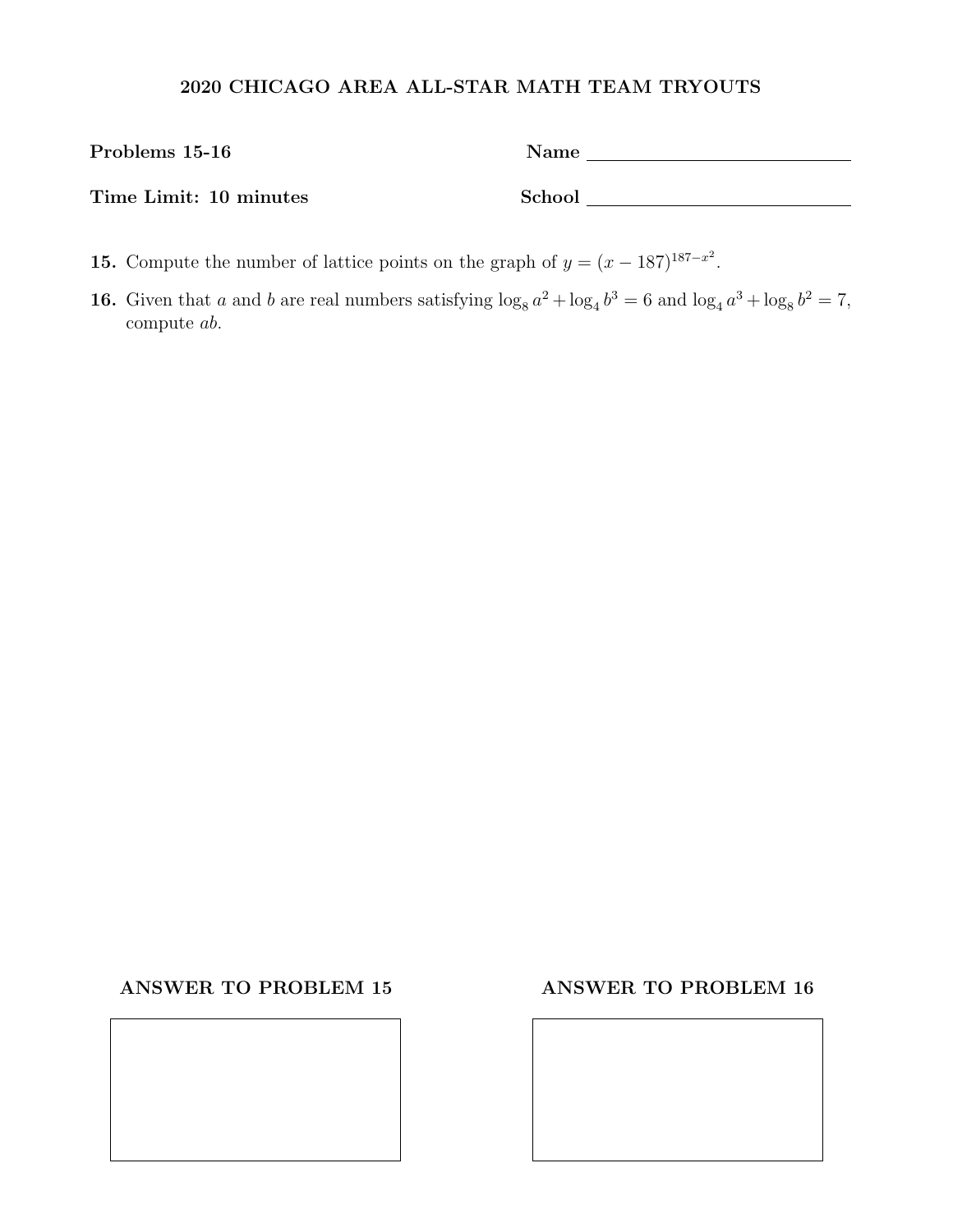| Problems 17-18         | $\mathbf{Name}$ |
|------------------------|-----------------|
| Time Limit: 12 minutes | School          |

- 17. The integer  $n$  is the least positive integer divisible by 165 whose base-10 representation consists only of 2's and 0's. Compute  $n$ .
- 18. Complete the cross-number puzzle below, where each Across answer is a four-digit number and each Down answer is a three-digit number. No answer begins with the digit 0. Your answer must be written in the space at the bottom of this page, not the grid to the right!

- 1. A product of three 1. A Fibonacci number consecutive integers 2. Eleven less than
- 5. A multiple of 2020 a factorial
- 6. A perfect cube 3. A palindrome
- - 4. Each digit is a multiple of 3

| Across                | Down                  |  |  |
|-----------------------|-----------------------|--|--|
| 1. A product of three | 1. A Fibonacci number |  |  |
| consecutive integers  | 2. Eleven less than   |  |  |
| 5. A multiple of 2020 | a factorial           |  |  |
| 6. A perfect cube     | 3. A palindrome       |  |  |
|                       | 4. Each digit is a    |  |  |

### ANSWER TO PROBLEM 17 ANSWER TO PROBLEM 18

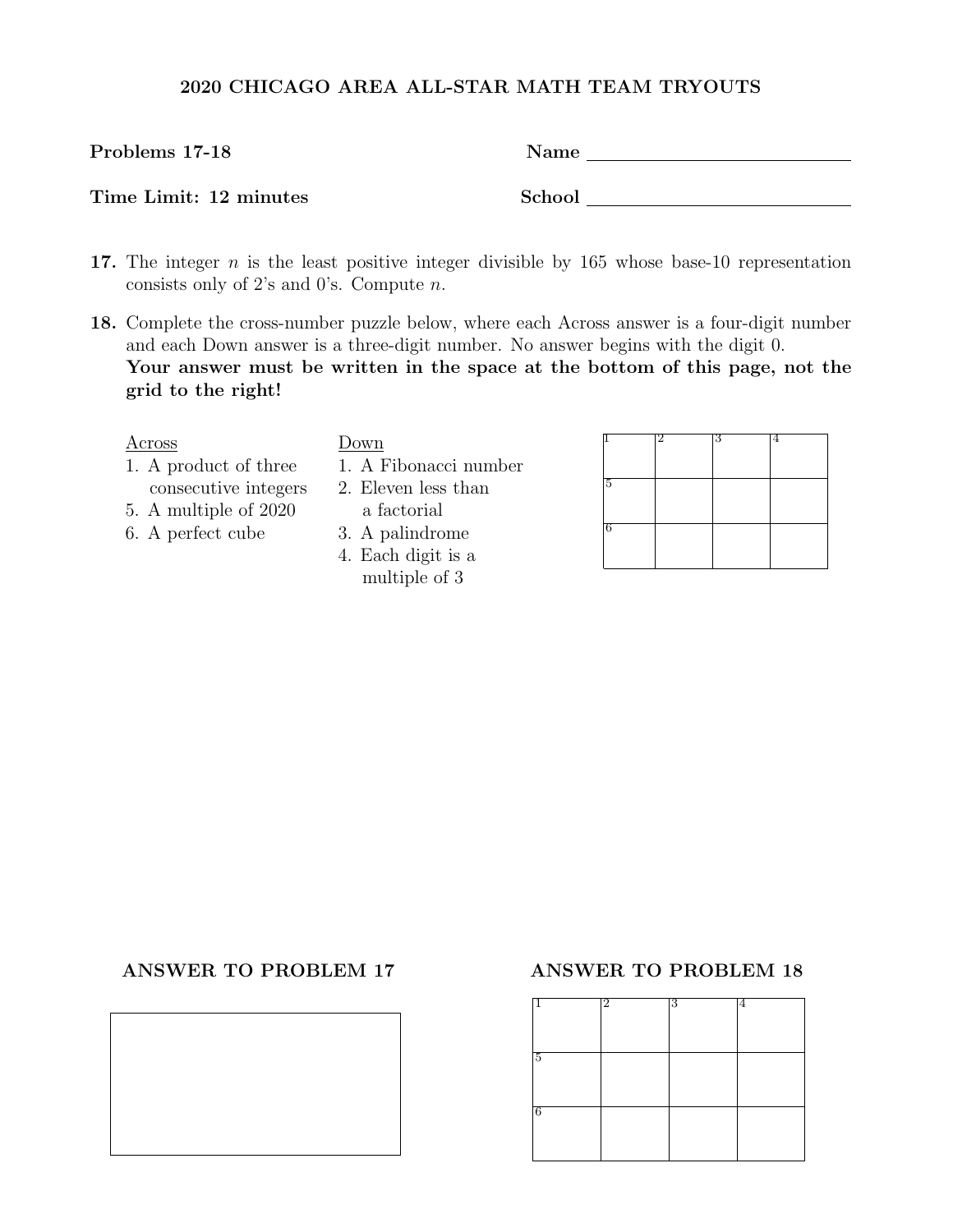| Problems 19-20         | Name   |
|------------------------|--------|
| Time Limit: 10 minutes | School |

- 19. Five people take turns rolling a fair six-sided die numbered 1 through 6 once each. Compute the probability that each person's roll is no lower than the previous person's roll.
- **20.** Given that  $2 \tan^{-1}(x) + \tan^{-1}(2x) = \frac{\pi}{2}$ 2 , compute  $x^2$ .

### ANSWER TO PROBLEM 19 ANSWER TO PROBLEM 20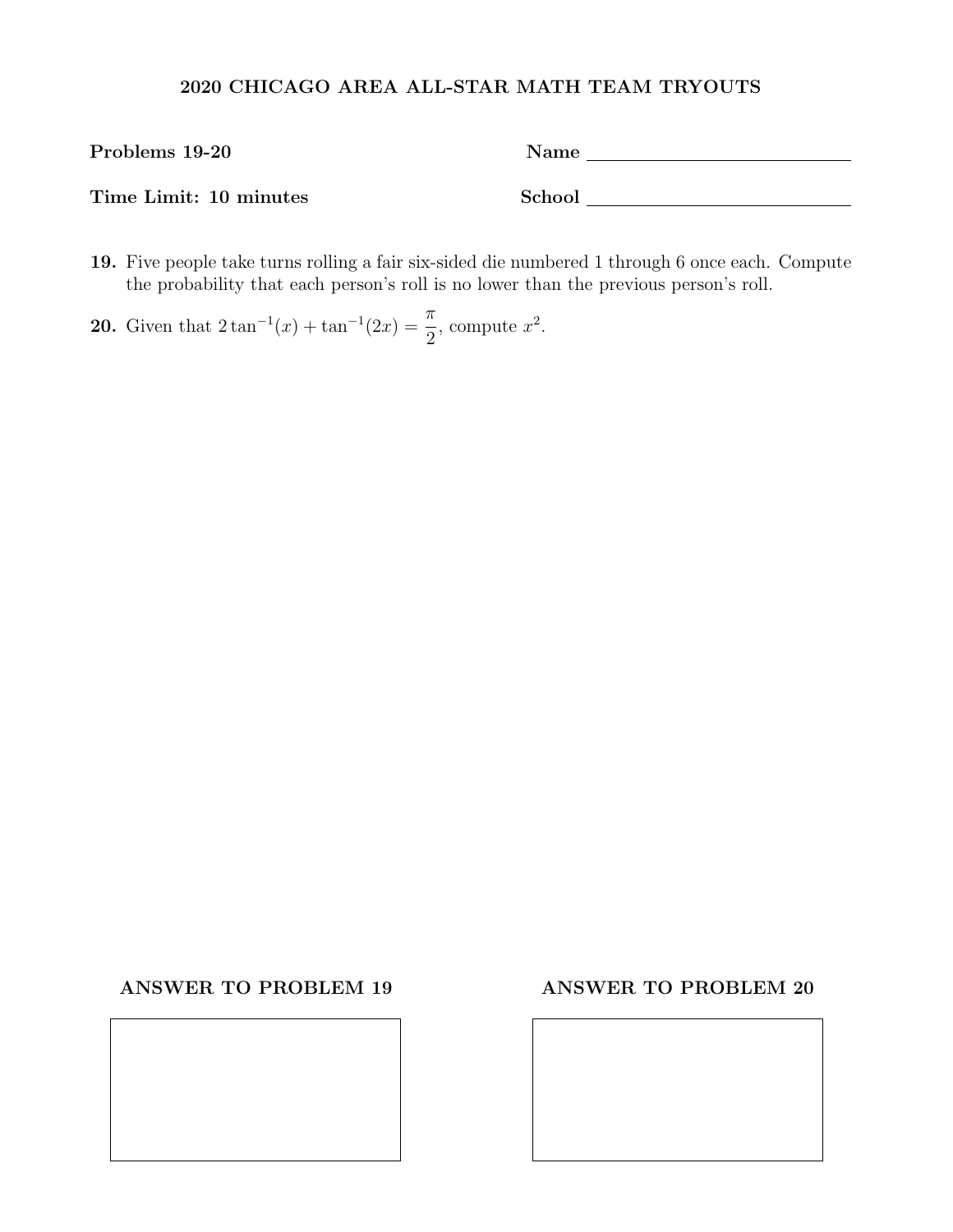| Problems 21-22         | $\mathbf{Name}$ |
|------------------------|-----------------|
| Time Limit: 10 minutes | School          |

- 21. Every day, Sheila and Mary go to the same coffee shop for a cup of coffee after work. Each person arrives at a random time between 4 pm and 5 pm and stays for exactly m minutes. Given that the probability that the two people meet is exactly  $1/2$ , compute m.
- 22. Point L lies inside triangle ARM so that  $AL = 8$ ,  $RL = 5$ , and  $m\angle ALM = m\angle ALR =$  $m\angle MLR = 120^\circ$ . Given that  $\angle ARM$  is a right angle, compute LM.

ANSWER TO PROBLEM 21 ANSWER TO PROBLEM 22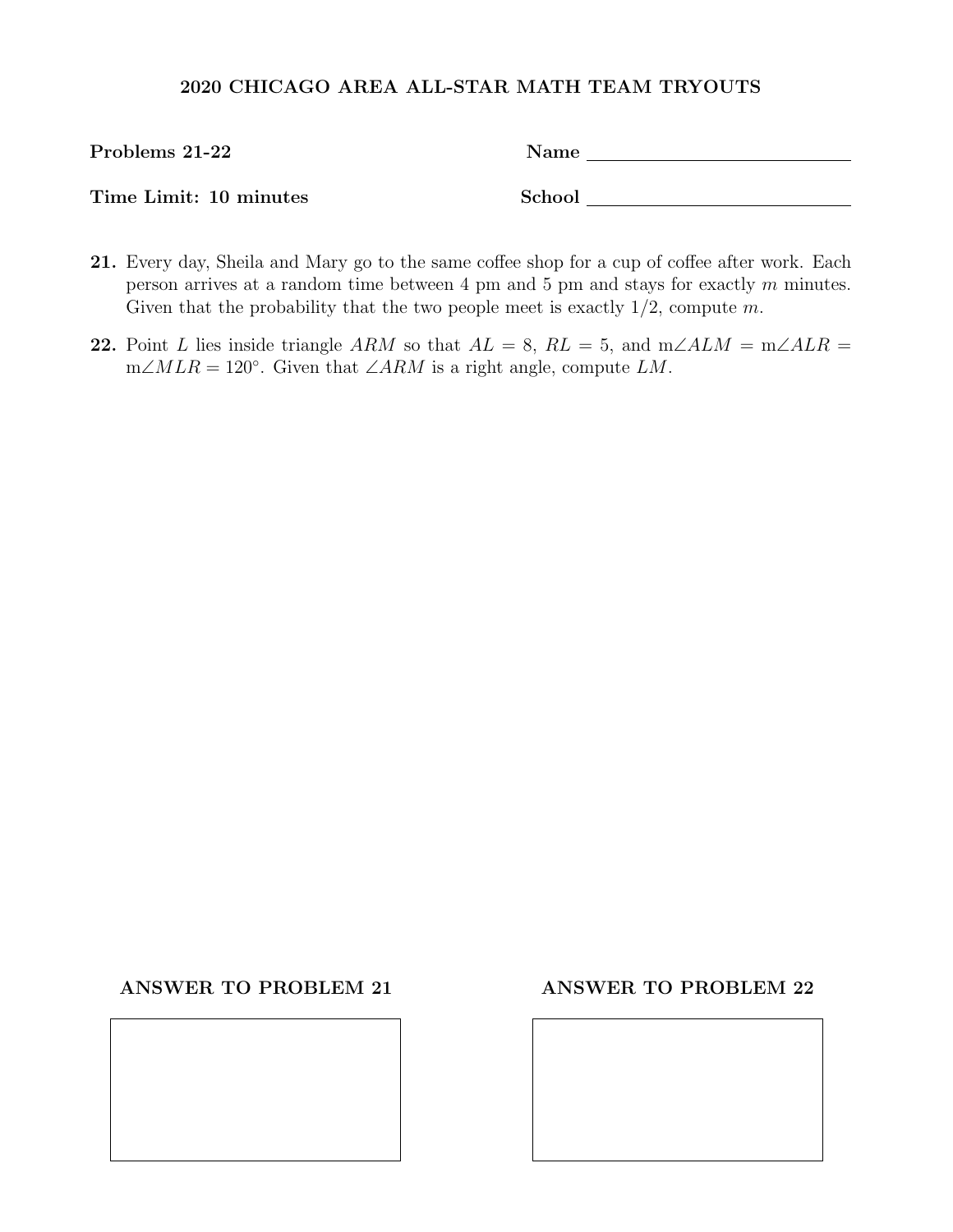| Problems 23-24         | Name   |
|------------------------|--------|
| Time Limit: 10 minutes | School |

- 23. For each integer n, let  $c(n)$  be the least positive integer such that  $n \cdot c(n)$  is a perfect cube. Compute the least positive integer *n* such that  $c(n) = 2020$ .
- 24. Given that A, R, M, L are positive integers (not necessarily distinct) such that  $A^2 + R^2 =$  $M^2 - L^2 = 20$ , compute the greatest possible value for the sum  $A + R + M + L$ .

### ANSWER TO PROBLEM 23 ANSWER TO PROBLEM 24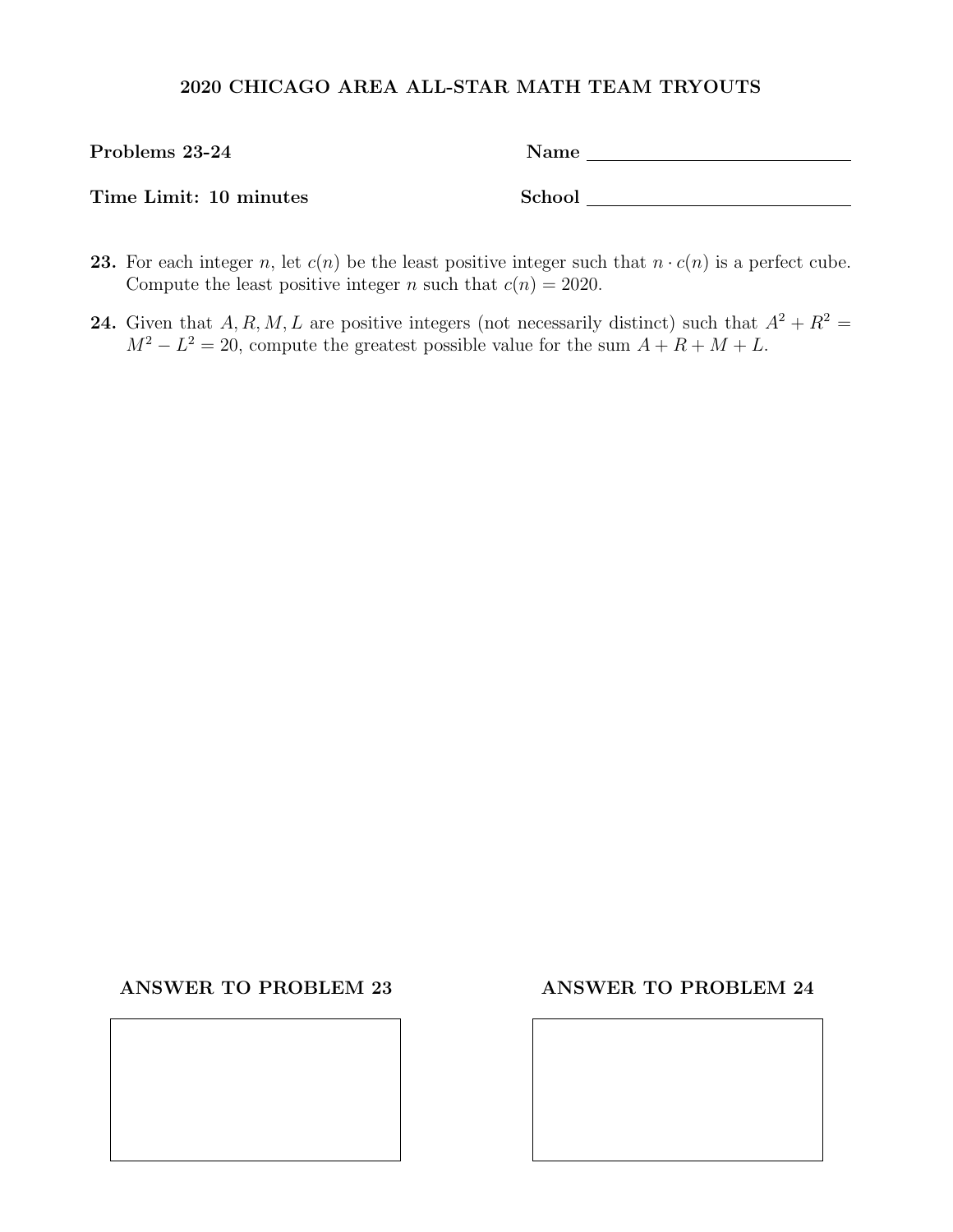# Part I Answers

|                    | 1. 341                                      | 2. $\frac{2}{9}$  |                                          |
|--------------------|---------------------------------------------|-------------------|------------------------------------------|
|                    | 3. $100\sqrt{2}$                            |                   | 4. $-1010$                               |
| 5. 36              |                                             | 6. $\frac{1}{45}$ |                                          |
|                    | 7. $\sqrt{34}$                              | 8. 34             |                                          |
|                    | 9. $\frac{25}{4}$ or $6\frac{1}{4}$ or 6.25 | 10. 37            |                                          |
| 11. $\frac{8}{35}$ |                                             |                   | 12. $8\frac{13}{17}$ or $\frac{149}{17}$ |
| 13. 41             |                                             |                   | 14. 81649                                |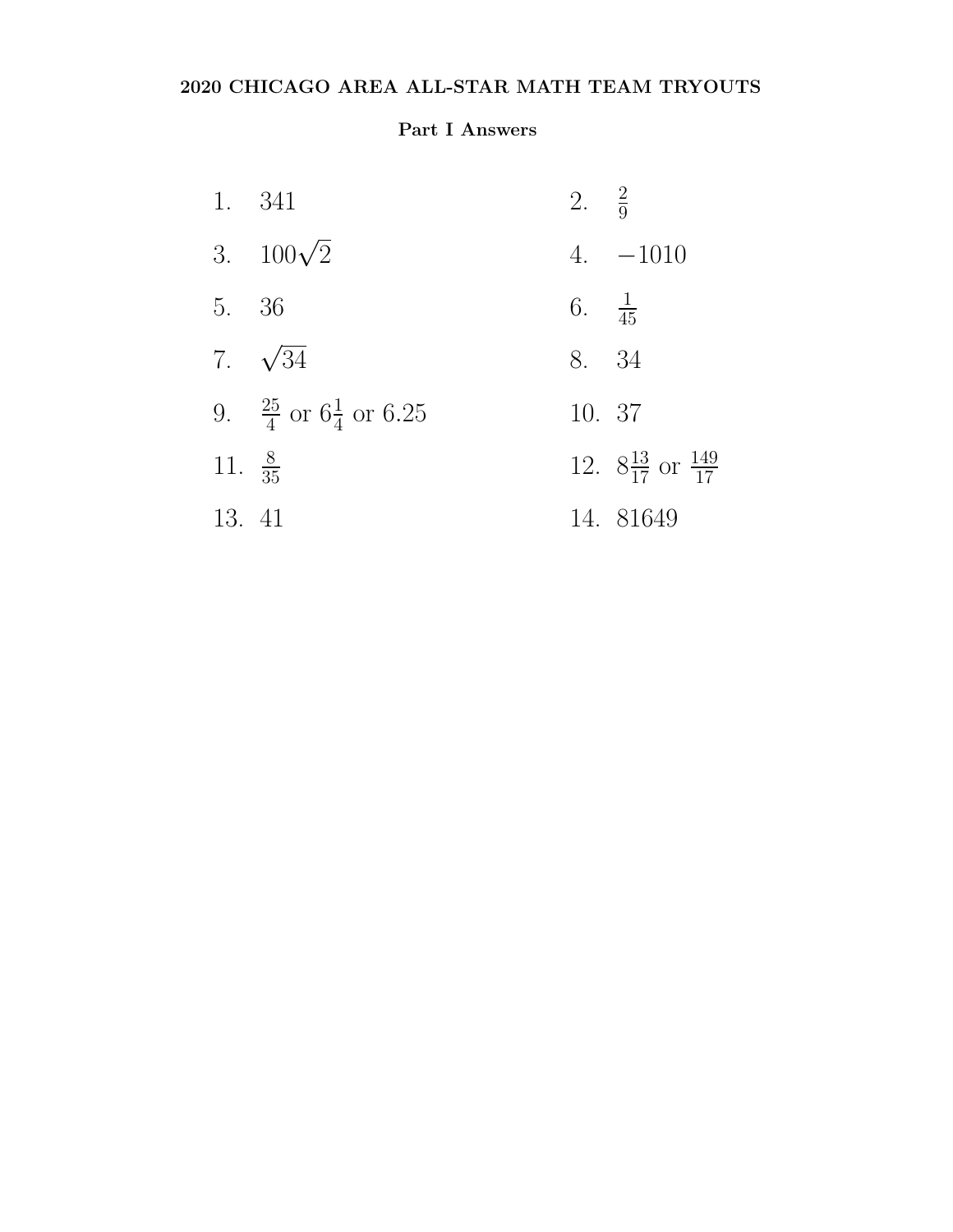# Part II Answers

| 15. 29              |                       | 16. 64                   |                |                        |                                                |                          |
|---------------------|-----------------------|--------------------------|----------------|------------------------|------------------------------------------------|--------------------------|
|                     | 17. 2222220           | 18. $ \bar{4} 0 $        | $\overline{4}$ | 1 7 <br>$\overline{9}$ | $\mathbf{1}$<br>$\overline{4}$<br>$\mathbf{1}$ | 6<br>$\overline{0}$<br>3 |
| 19. $\frac{7}{216}$ |                       | 20. $\frac{1}{5}$ or 0.2 |                |                        |                                                |                          |
|                     | 21. $60 - 30\sqrt{2}$ | 22. 30                   |                |                        |                                                |                          |
|                     | 23. 510050            | 24. 16                   |                |                        |                                                |                          |